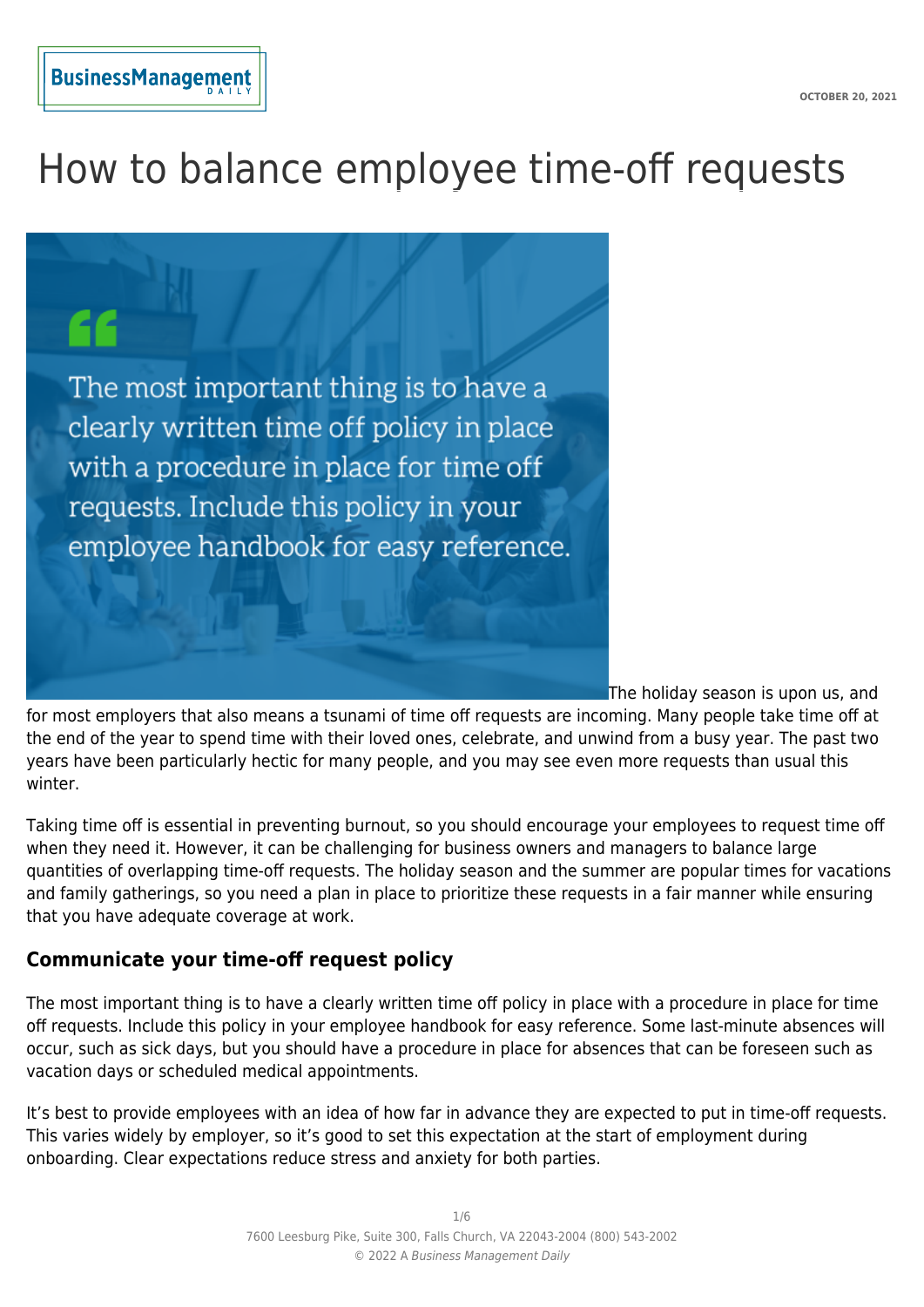Also, make sure that they know how to submit time-off requests. Is there a PTO request function in your payroll or time tracking system? Do they send their manager an email or fill out a request form? Be clear about the desired request process, as it's hard to stay organized if some people are sending emails, others are asking over Slack or Teams, and others are writing it on a calendar or just asking managers in person. If you don't have all requests compiled in one place, you won't know if someone has already requested the same time period off.

# **Keeping track of multiple time-off requests**

It's also important to have an organized system for keeping track of time off requests. Some employees still use physical request logs or calendars. This is okay, but it can be hard to keep track of when requests were submitted with these systems.

Electronic PTO tracking systems are typically the easiest for employers and employees to utilize. Electronic systems allow both parties to see how much PTO is available in the employee's PTO balance, when the request was submitted, and whether the request has been approved all in one central location. If you are planning to handle time-off requests on a first come first serve or deadline-based approach, having the exact date and time that the request was submitted is helpful.

## **Balancing multiple time-off requests**

At some point in time, you'll likely have overlapping time-off requests or multiple time-off requests for the same period. If you have a large staff with adequate cross-training, this may not be too large of a challenge. However, small-to-medium-sized businesses tend to feel the weight of employee absences more heavily.

It's important to have a proper procedure in place to decide how you will prioritize time off requests. If you are not consistent in your handling of overlapping time-off requests, you may be accused of favoritism.

#### **First come first serve**

The classic approach is to process requests on a first come first serve basis. The employee that puts in their request first gets the requested time off. This works well for general requests throughout the year and is generally fair, but can be problematic for peak time off seasons like the holidays.

Summer is generally a long enough period that first come first serve can be utilized, as employees can put in their request when planning their trip and adjust before making concrete reservations if needed. The holidays, on the other hand, are a fairly narrow time frame and are typically in high demand for vacation time. You should set a window in which holiday requests can be submitted. Otherwise, you run the risk of having employees submit time-off requests for the holidays a year in advance, which prevents any employees hired during the new year from having a fair shot at putting in their holiday requests.

## **Seniority**

Seniority is another popular method of managing time-off requests. In this method, all employees need to submit time-off requests by a set deadline, and the requests will be granted based on seniority. This is often done for time off around the holidays when it is anticipated that there will be a large influx of time off requests,

This method can be a tad frustrating if you tend to retain your staff for a long time (which hopefully you do!). If you have a large group of employees that have been with the company for a decade, new employees won't have a chance to take the holidays off for many years to come. This can be demoralizing for newer staff members. Millennial and Gen Z workers are more prone to job-hopping, so under a seniority system, younger staff are at a staunch disadvantage.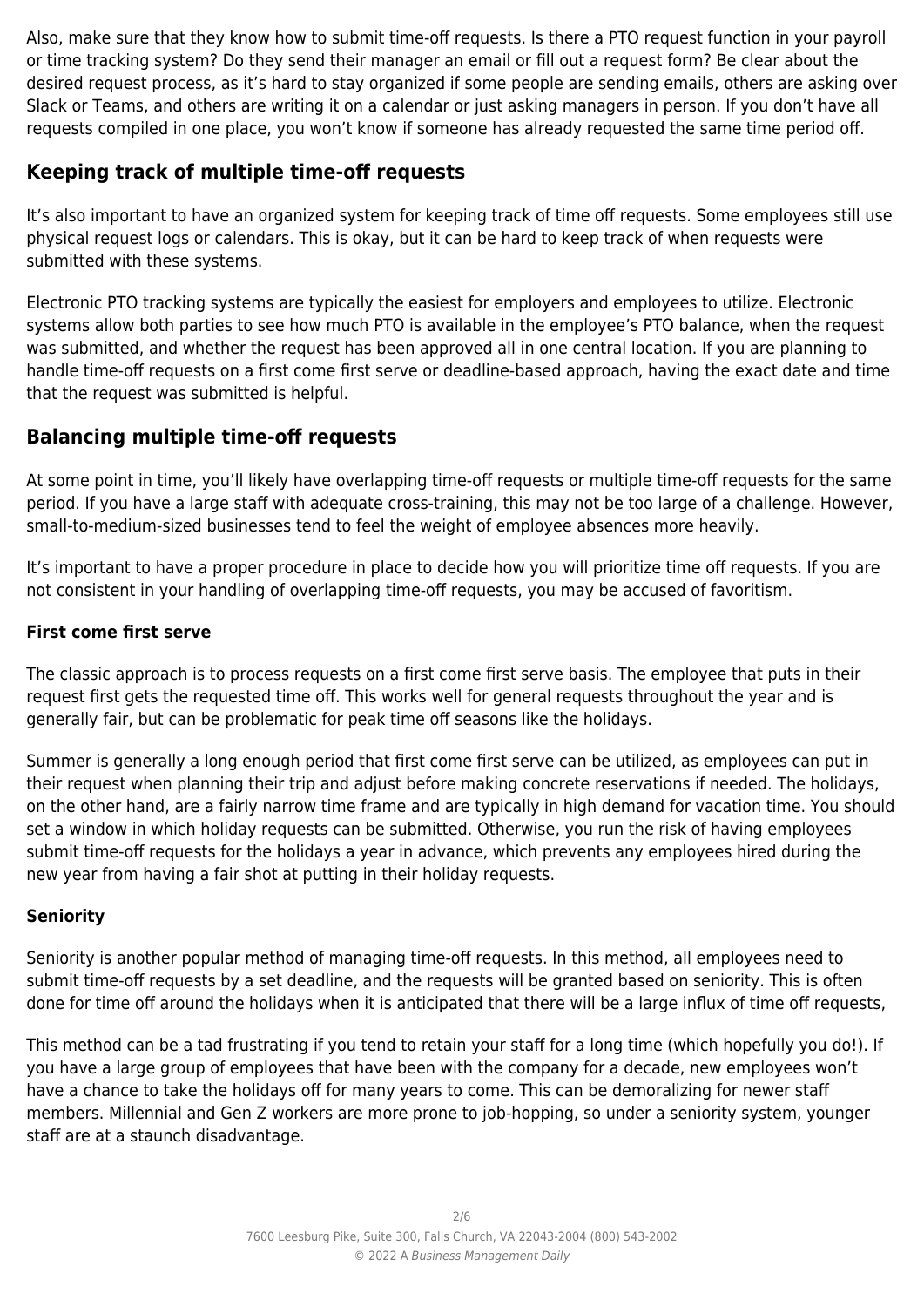#### **Reason for the request**

Many employers do ask about the reason for the time off request. Some employers make this portion of the request form optional. It's typically not the best idea to base time off approvals too heavily on the reason for the request. The importance of a particular activity may be subjective and employees shouldn't need a strong reason to take PTO. Sometimes people just need to rest or take a mental health day.

However, it can be helpful to know whether the request is for an activity that cannot be rescheduled. There are also some requests like jury duty, medical leave requests, FMLA, and bereavement or funeral leave that you do need to honor over standard vacation requests. If you put sick leave and vacation into a joint time off bank, asking for the reason for the request is practical.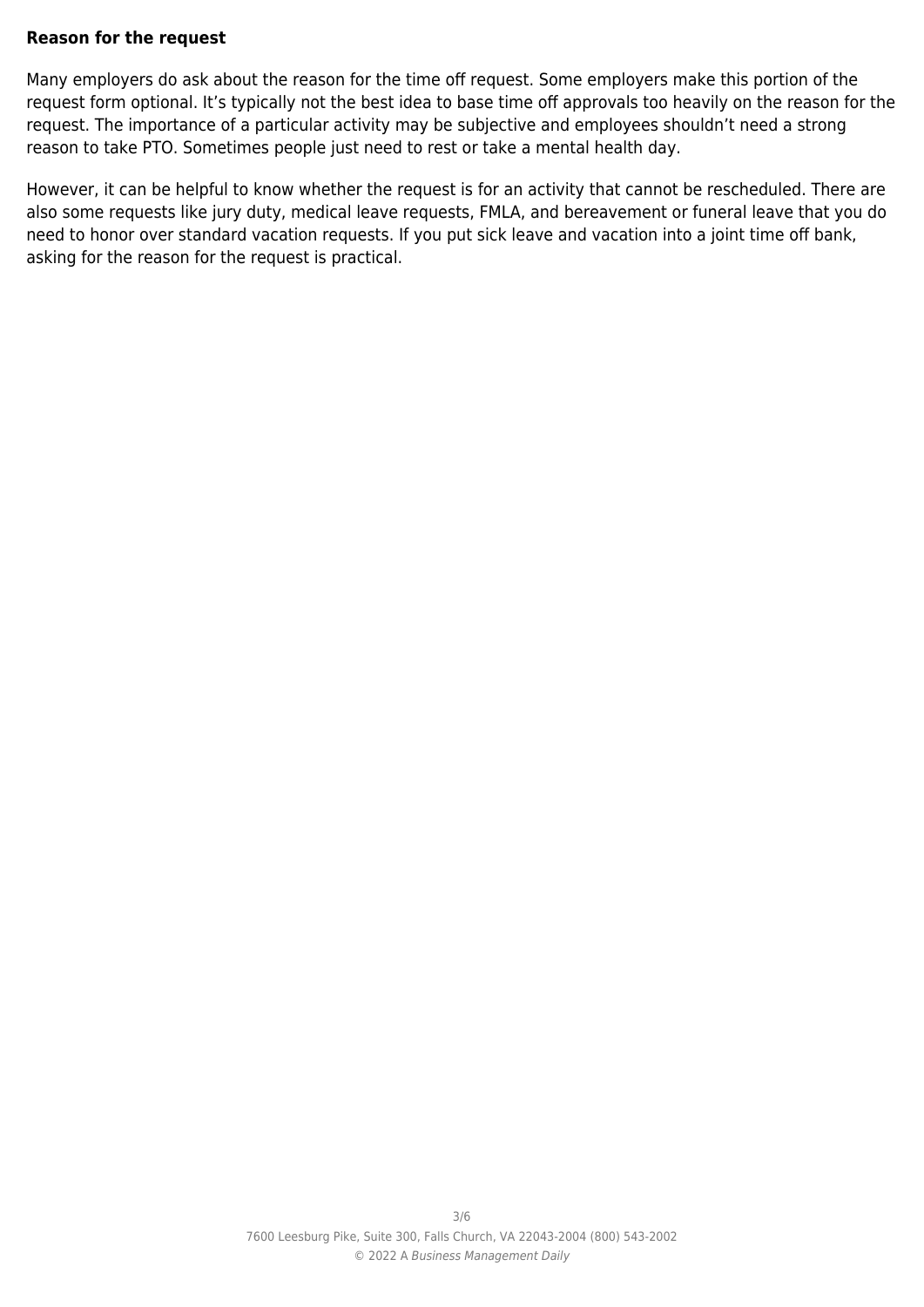

#### **Managerial discretion**

Avoid leaving the approval process largely up to managerial discretion, this leads to favoritism accusations. Managers can have some level of discretion in terms of deciding how many requests to approve, but the order in which they are prioritized or approved should be consistent. Some businesses do set limits on how many people can go on vacation at once, but for most companies, it will vary based on the business needs and the anticipated workload of individual departments during the requested vacation period.

If there are overlapping vacation requests from the same department, the department manager should look at the forecasted workload to decide whether multiple absences will negatively impact the department. You'll likely see an increase in requests around the holidays. This may be a period where you allow more simultaneous vacations than normal as it is challenging to have productive client or sales meetings during the weeks of Christmas and New Year's.

Managers may use discretion when there are truly extenuating circumstances, but they need to be aware of their own biases. Managers with children may heavily empathize with a parent's desire to spend Christmas morning with their children and want to give them the morning off. This is a lovely thought, but this can create a bias against childless employees resulting in unequal time off processing practices. There will also inevitably be employees that you find more likable or have a stronger rapport with, but you need to be careful not to participate in favoritism. The perception of favoritism hurts morale and can cause conflict between co-workers.

#### **Blackout dates and busy periods**

If your business experiences busy periods during a certain portion of the year, you may want to set blackout dates or restrictions on taking time off during those periods. For example, an accounting firm may set the days leading up to Tax Day as blackout dates. They may also impose temporary time off restrictions during tax season such as only allowing one person to use vacation time at once. They may also want to encourage employees to get requests in as far in advance as possible to secure their desired dates off, or to set a special deadline so that everyone can get their requests in and management can manage them accordingly all at once.

Blackout dates should be used sparingly, as you don't want to be too restrictive with your time off policy. After all, adequate access to time off is necessary for employee morale and continued productivity.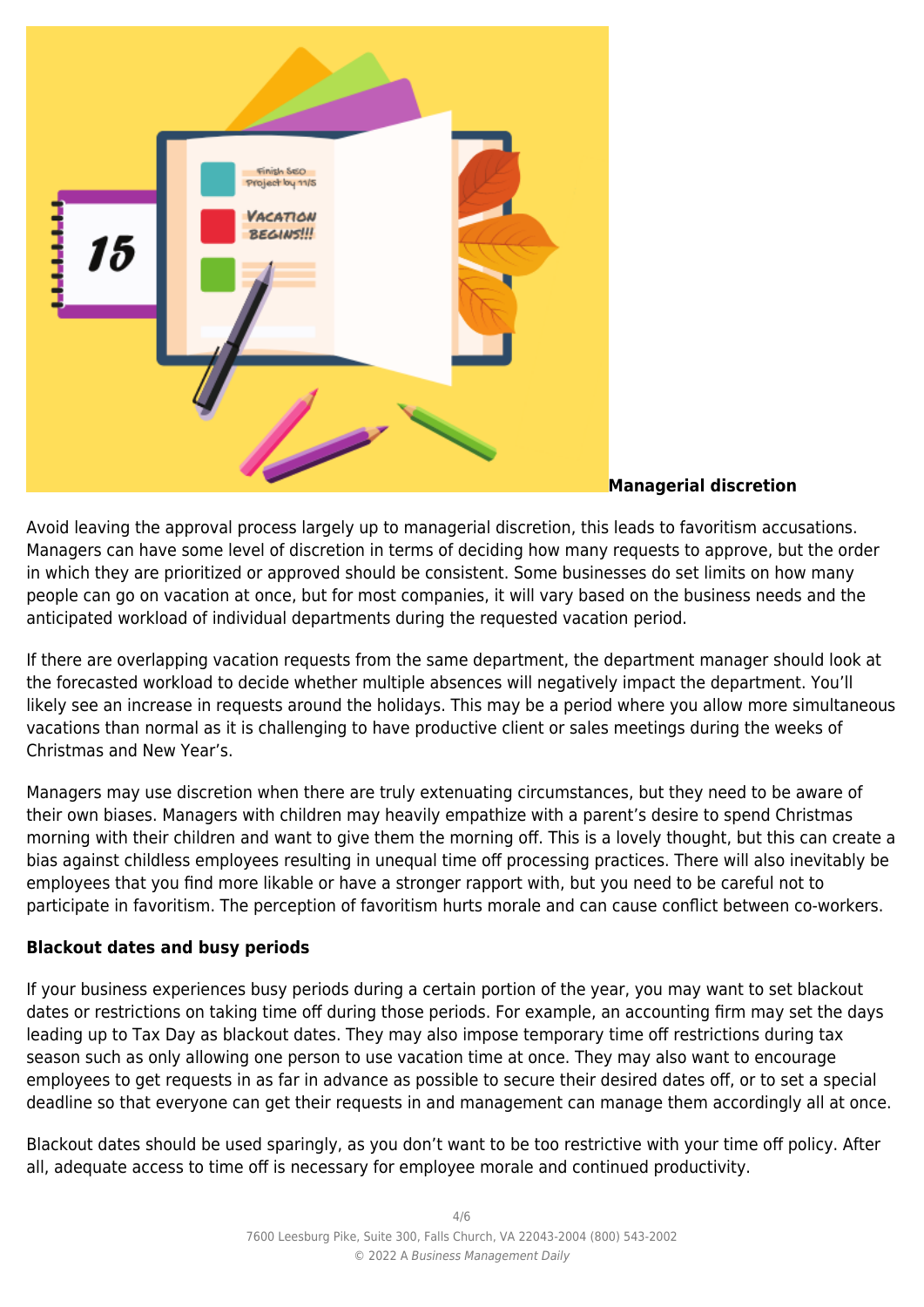#### **Working on holidays**

If your business is open on holidays, you probably don't want to allow time off requests for the holiday itself. There are better ways to decide who works holidays. The ideal option is to allow employees to volunteer to work holidays in exchange for extra pay and other incentives.

There will likely be employees that celebrate differently and don't need a certain holiday off. For example, some families celebrate on Christmas Eve instead of Christmas Day. Others celebrate Hannakuh. Let people volunteer to work the holidays that they don't necessarily need off and earn some extra money.

If you don't get enough volunteers, be sure to rotate who works on the holidays. If someone works on Thanksgiving, they should get their preferred winter holiday date off. Make sure nobody is being forced to work every holiday while others get them all off.

On the other hand, it's becoming increasingly popular to have office closures over the holidays. For many businesses, the week between Christmas and New Years is relatively unproductive and a large portion of the staff is out. If you fall into this category, you may want to give everyone a break and skip the time off requests for that portion of the year.

## **Mitigating the impact of employee absences**

Even if you have a highly organized vacation and time-off process to minimize overlapping vacation absences, there will always be unplanned absences as well. If the flu makes its way around your office, you may end up with several employees out sick all at once. This can negatively impact the flow of business.

There are a couple of other ways to help ensure that your business can continue to run smoothly with multiple employees out, and some methods you can utilize to reduce time off requests where possible.

#### **Allowing shift trades**

For shift-based workers, consider allowing employees to trade shifts. This can reduce call-outs and absenteeism. Many employee scheduling apps even have shift trade features that help employees trade or give away shifts that they cannot make.

You should put a formal procedure in place for this if it isn't managed in an electronic scheduling system. Both staff members should confirm with management that a shift has been traded, as informal shift-trading can lead to no-shows and miscommunications. The employee picking up a shift or employees trading shifts should confirm that they will be responsible for their new shift, so that management knows who to contact or discipline if no one shows up for the shift.

#### **Cross-training staff**

It's always a good idea to cross-train your employees so that they can cover tasks for one another when someone is on vacation or out sick. As a bonus, cross-training is also great for your team member's professional development.

It's also helpful to have staff document the procedures for completing their essential duties. If only one person in the office knows how to pull a certain report, operate a certain program or piece of equipment, or do another essential and timely task, you will be in trouble if that person is absent. You definitely do not want to be frantically calling employees for help when they're on vacation or seriously ill.